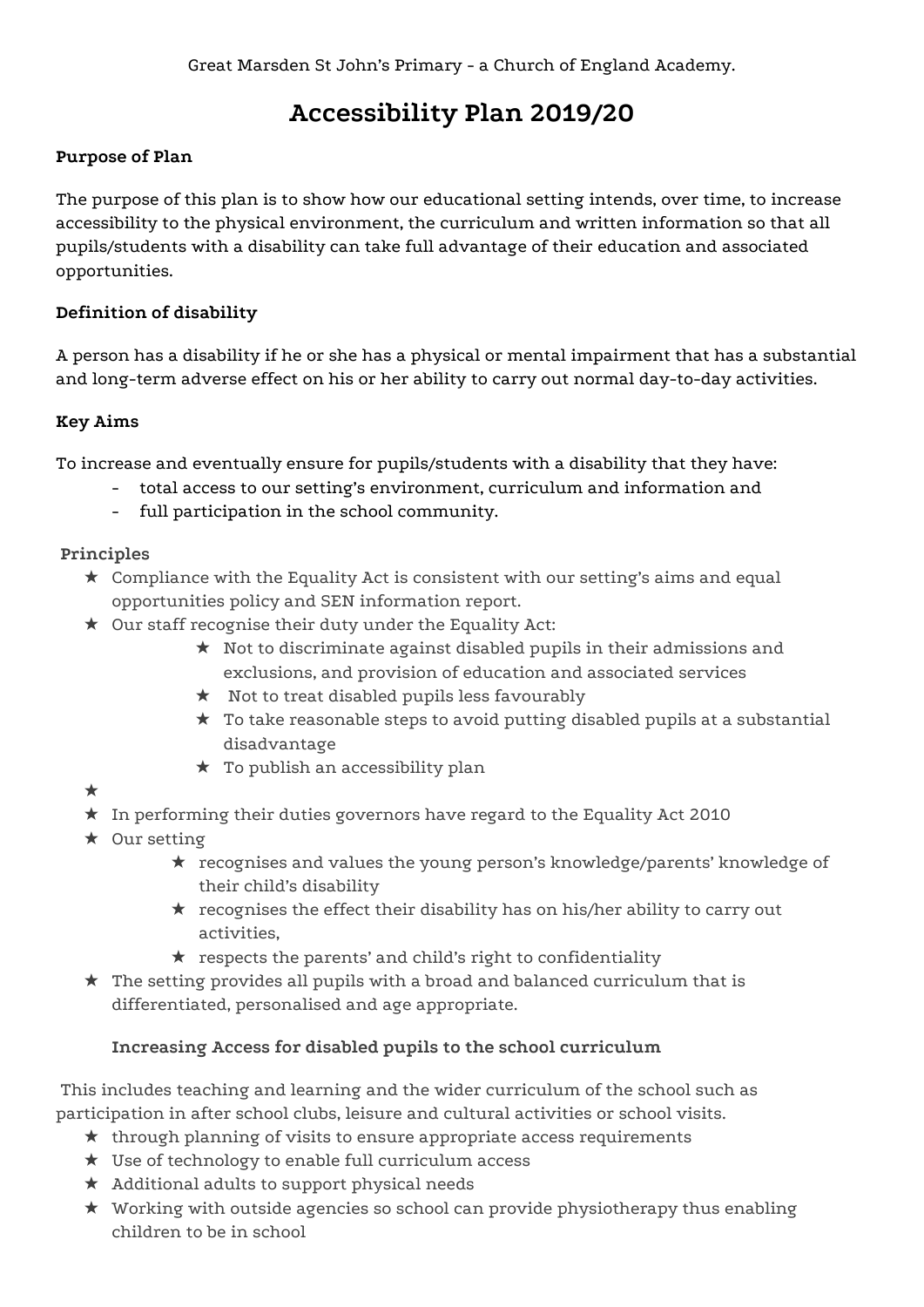#### Great Marsden St John's Primary - a Church of England Academy.

- ★ Staff have regular and updated training re additional needs and how the needs can be met
- ★ We use a graduated approach when meeting the needs of pupils/students with SEND

#### **Improving access to the physical environment of the school**

This includes improvements to the physical environment of the school and physical aids to access education.

- ★ buildings adapted to ensure that the majority of areas are physically accessible for people with disabilities
- ★ If adaptations are not possible we use creative solutions to ensure inclusion e.g. moving classes to accessible classrooms
- $\star$  Paths and entrances are well maintained and accessible
- ★ Calm low sensory areas are available

#### **Improving the delivery of written information to disabled pupils**

This will include planning to make written information that is normally provided by the school to its pupils available to disabled pupils. Examples might include handouts, timetables, textbooks and information about school events. The information should take account of pupils' disabilities and pupils' and parents preferred formats and be made available within a reasonable time frame.

- ★ Use of technology for sight impairment
- ★ The SEN Information Report and Accessibility Plan online and in hard copy
- ★ We hold review meetings etc at times when parents are able to attend
- ★ Information available in a variety of languages nad print can be adapted to suit individual needs.

#### **Financial Planning and control**

The headteacher, SLT and the Trust Finance Team will review the financial implications of the accessibility plan as part of the normal budget review process.

#### AUDIT OF CURRENT PROVISION & ACTION REQUIRED

1. Curriculum Access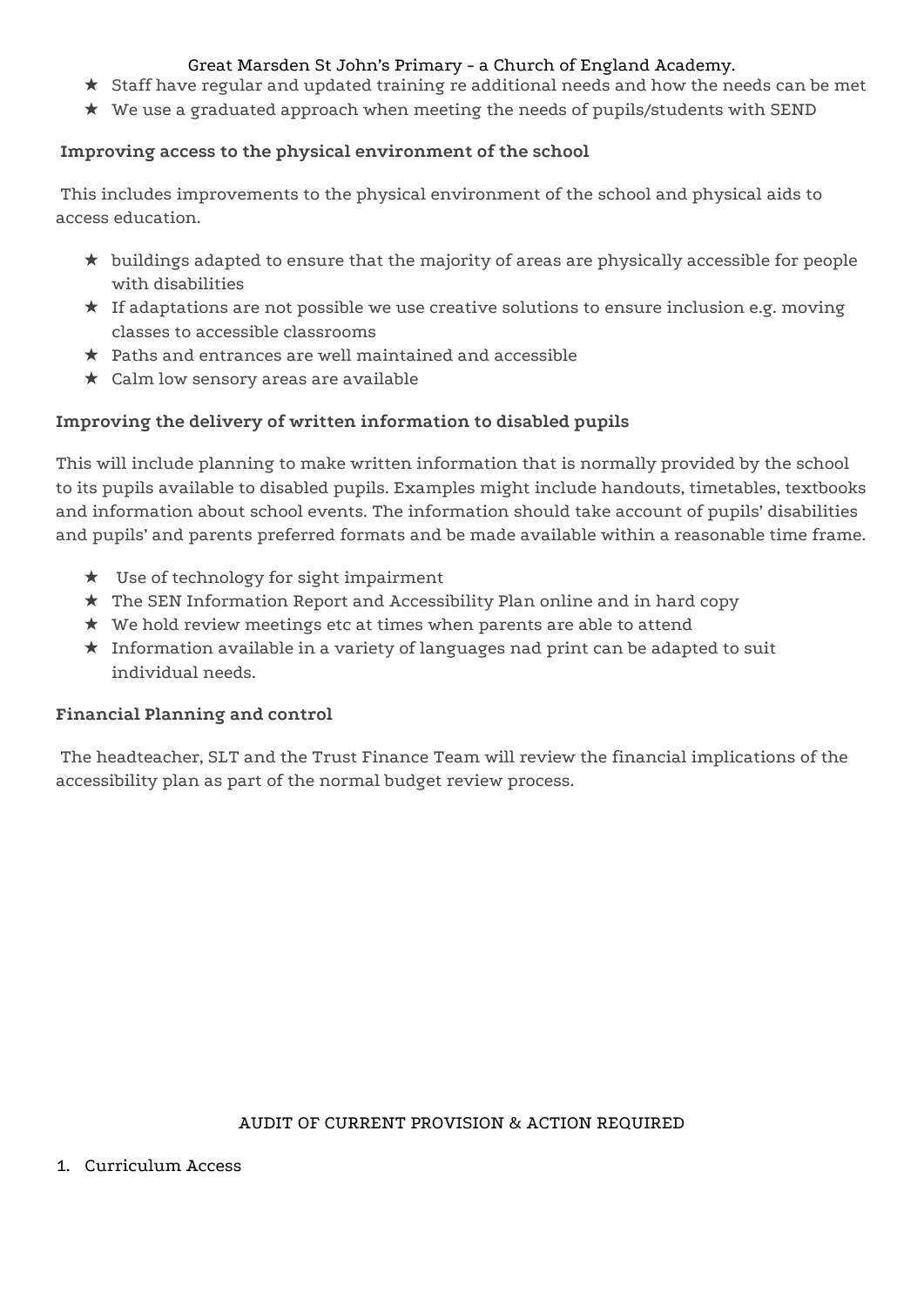| <b>Statement</b>                                                                                                                                                                                                                           | Evidence                                                                                                                                                                                                                          | Action<br>Required/When?                                                                   |
|--------------------------------------------------------------------------------------------------------------------------------------------------------------------------------------------------------------------------------------------|-----------------------------------------------------------------------------------------------------------------------------------------------------------------------------------------------------------------------------------|--------------------------------------------------------------------------------------------|
| Teachers and TAs have the necessary<br>training to teach and support pupils<br>with a range of disabilities and have<br>access to specialist teachers and<br>external agencies for information and<br>advice.                              | CPD file.<br>External agency written<br>reports and advice - for<br>example, educational<br>psychologist, specialist<br>teachers etc.                                                                                             | SEN training as need<br>arises.<br>On-going CPD                                            |
| Pupils with emotional, social and<br>behavioural difficulties are supported<br>in school.                                                                                                                                                  | A carefully monitored<br>behaviour system is in place.<br>However, for those children<br>for whom additional support<br>is needed, a bespoke<br>behaviour plan will be written<br>and shared with pupils and<br>parents / carers. | Bespoke behaviour<br>plans written when<br>needed.                                         |
| Classrooms are optimally organised for<br>disabled pupils.                                                                                                                                                                                 | Specialist teachers and other<br>outside agencies liaised wit to<br>ensure high quality provision.                                                                                                                                | Change, adapt and<br>adopt as the needs of<br>individuals change<br>over time.             |
| Lessons provide opportunities for all<br>pupils to achieve, i.e. are differentiated<br>and include work to be completed by<br>individuals, pairs, small groups and the<br>whole class as appropriate and are<br>supported by TAs.          | Lesson observation records.<br><b>Lesson Plans</b>                                                                                                                                                                                | Continue to<br>implement<br>personalised<br>learning when<br>appropriate.<br>Continuous    |
| All children on the SEN register have<br>IEP's which contain individual targets.<br>These targets are worked on a 1:1 basis<br>through the week.                                                                                           | IEP monitoring sheets                                                                                                                                                                                                             | Refine the Plan Do<br>Review cycle<br>working with SMART<br>targets.                       |
| All pupils are encouraged to take part in<br>music, drama and physical activities.                                                                                                                                                         | Full inclusion, extra-<br>curricular clubs, church<br>visits, concerts, performances<br>etc.                                                                                                                                      | Appropriate<br>registers to be kept<br>to monitor<br>participation of<br>SEND pupil group. |
| Staff recognise and plan for the<br>additional time and effort needed by<br>some disabled pupils, slow writing<br>speed for pupils with dyslexia, extra<br>time to move from activity to activity<br>for those with physical disabilities. | All staff aware of needs.<br>Appropriate applications can<br>be made for SATs -<br>readers/scribes/extra time<br>can be applied for.                                                                                              |                                                                                            |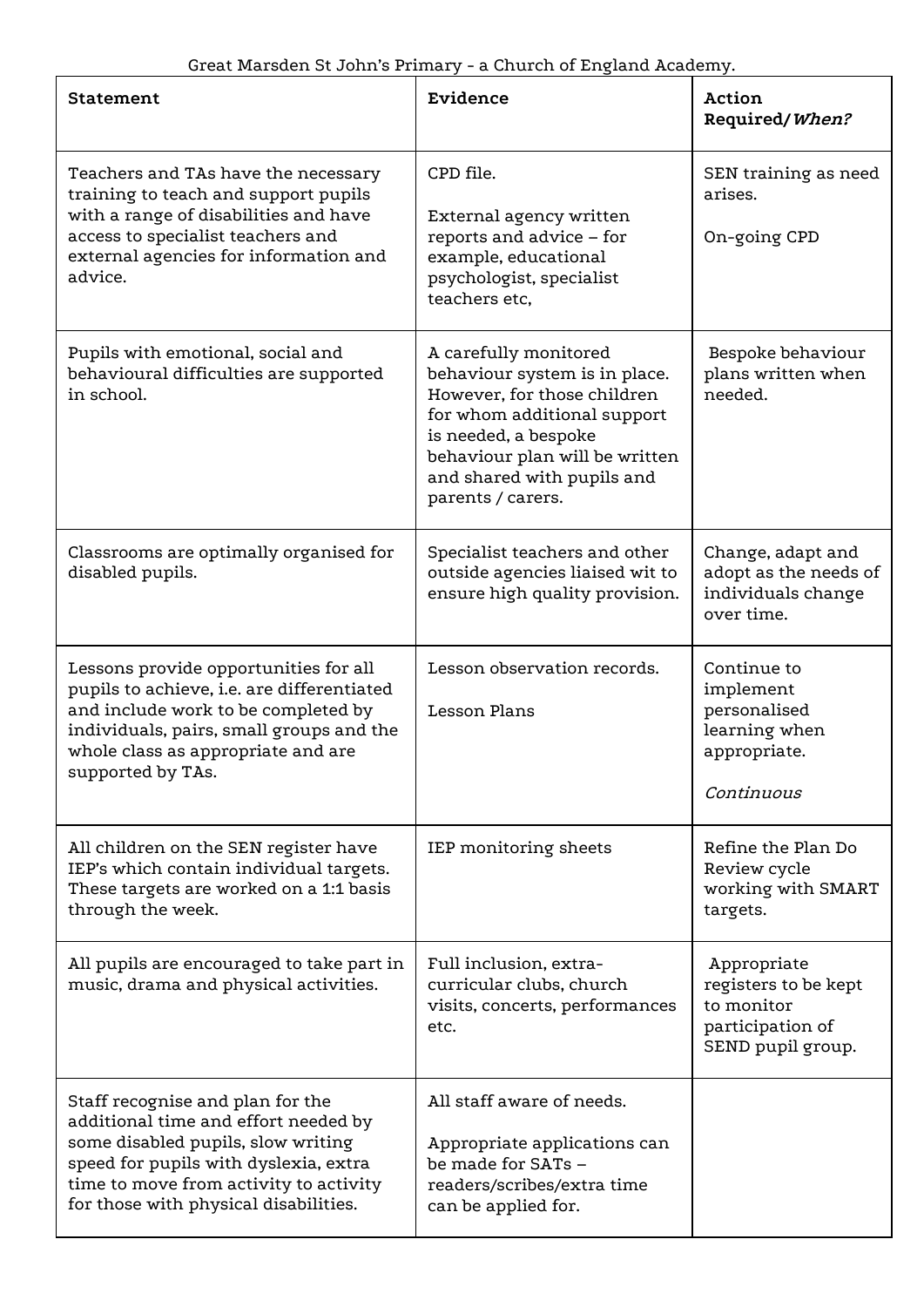| ICT equipment is suitable for current<br>needs within school                                 | All children access the ICT<br>curriculum.                                                                                                                  | Equipment can be<br>fitted with<br>additional<br>software/hardware<br>to allow access for<br>disabled pupils as<br>and when<br>appropriate. |
|----------------------------------------------------------------------------------------------|-------------------------------------------------------------------------------------------------------------------------------------------------------------|---------------------------------------------------------------------------------------------------------------------------------------------|
| School visits are accessible to all pupils,<br>regardless of attainment or<br>impairment.    | See Educational Visits policy<br>- consultations with parents<br>as appropriate.<br>All risk assessments include<br>info re. Disabled pupils. H&S<br>policy |                                                                                                                                             |
| All staff have high expectations for all<br>pupils                                           | Lesson Observations, tracking<br>& target setting in place.                                                                                                 |                                                                                                                                             |
| All staff strive to remove barriers to<br>learning and participation & value<br>pupil voice. | Lesson observations, IEP<br>Reviews, Weekly staff<br>meetings (Regular TA, & SLT<br>meetings)<br>School Council                                             | Continuing CPD                                                                                                                              |

#### AUDIT OF CURRENT PROVISION & ACTION REQUIRED

# 1. Physical Access

| Statement                                                                                                                                                                                                          | Evidence                                                                                                                                                                                                                                                                                                          | Action<br>Required/When? |
|--------------------------------------------------------------------------------------------------------------------------------------------------------------------------------------------------------------------|-------------------------------------------------------------------------------------------------------------------------------------------------------------------------------------------------------------------------------------------------------------------------------------------------------------------|--------------------------|
| The layout of areas such as classrooms,<br>hall, library, dining hall, reception,<br>playground & field allows access for all<br>pupils. There are no barriers to access<br>caused by doorways, stairs, and steps. | The entrance area has double<br>doors wide enough to<br>accommodate a wheelchair.<br>All KS1 and 2 classrooms are<br>on one level Where necessary<br>there are ramps leading into<br>all external doors from<br>outside with the exception of<br>the year 2 doorway. Here<br>there is an alternative<br>entrance. |                          |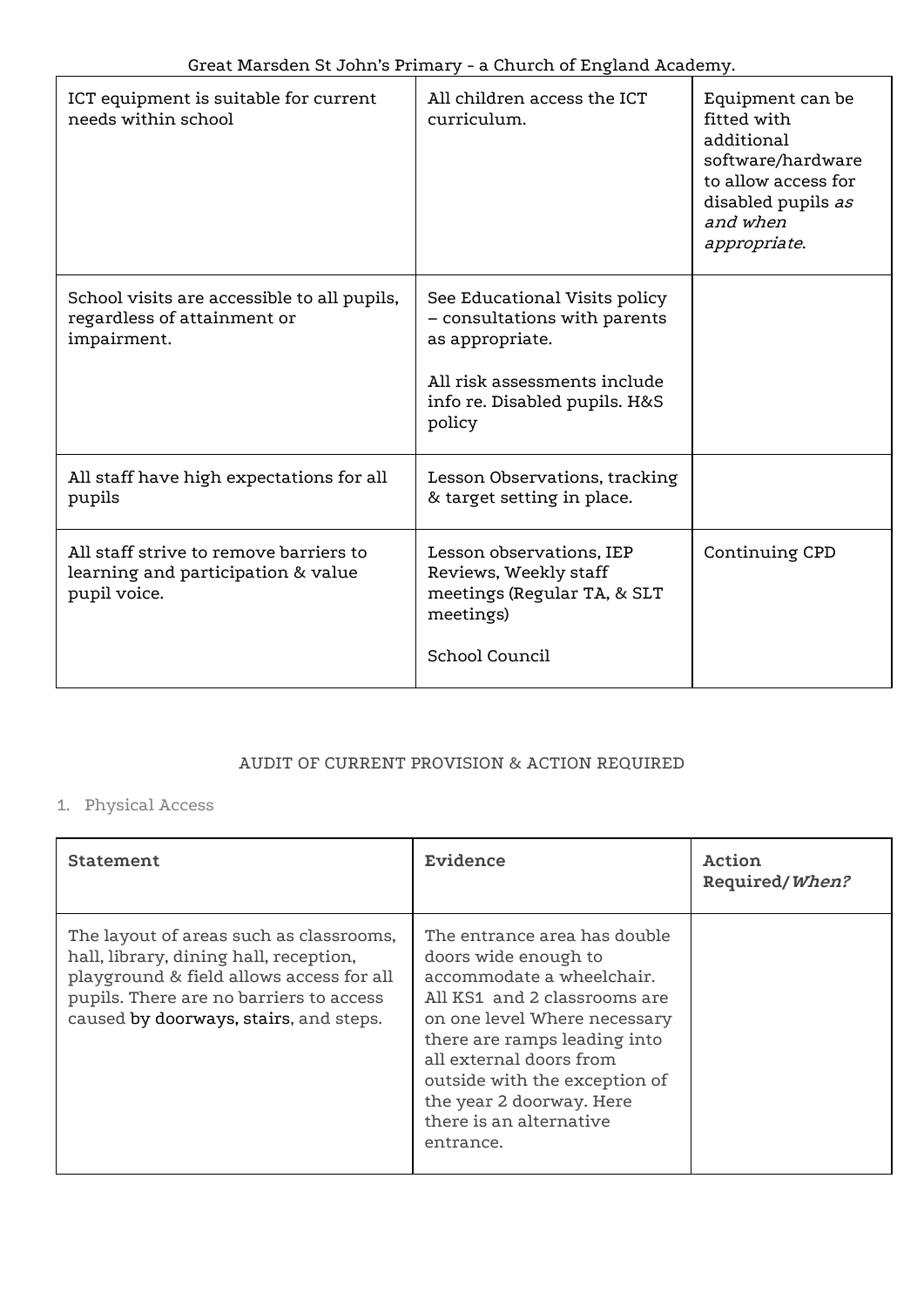| Disabled Toilet facilities have sufficient<br>room to accommodate a changing bed<br>& toileting chair.                 | Installation of fully equipped<br>disabled toilet.                                                      | Install emergency<br>call chord. |
|------------------------------------------------------------------------------------------------------------------------|---------------------------------------------------------------------------------------------------------|----------------------------------|
| Pathways around school are safe and<br>well signed.                                                                    | Good signage.<br>Well laid paths                                                                        |                                  |
| Parking arrangements for all are logical<br>and safe and have ramps to access the<br>main school entrance and grounds. | Clearly marked disabled<br>parking bay.                                                                 |                                  |
| Emergency and evacuation systems<br>INFORM ALL pupils.                                                                 | Auditory Alarms. Hearing<br>impaired/disabled children<br>escorted off premises by<br>designated adult. |                                  |
| Signs are uncomplicated, and<br>unambiguous.                                                                           | See signage around school.                                                                              |                                  |
| All areas are well lit.                                                                                                | Audited by H&S                                                                                          |                                  |

## AUDIT OF CURRENT PROVISION & ACTION REQUIRED

#### 1. Access to Information

| <b>Statement</b>                                                                                                                                                                                                                                                              | Evidence                                                         | <b>Action Required /</b><br>When?                 |
|-------------------------------------------------------------------------------------------------------------------------------------------------------------------------------------------------------------------------------------------------------------------------------|------------------------------------------------------------------|---------------------------------------------------|
| Staff are familiar with the technology and<br>practices to assist pupils, parents and<br>carers with disabilities, e.g, positioning<br>when talking to a hearing impaired<br>learner, need for simple language and<br>visual prompts for those with learning<br>difficulties. | External advice given by<br>specialists.<br>Lesson observations. | SEN updates<br>provided regularly<br>by SEND Lead |
| The school will liaise with LA support<br>services and other external agencies to<br>provide information in simple, clear<br>language, symbols, large print, on<br>audiotape or in Braille for pupils/parents                                                                 |                                                                  | As appropriate as<br>and when<br>requested.       |